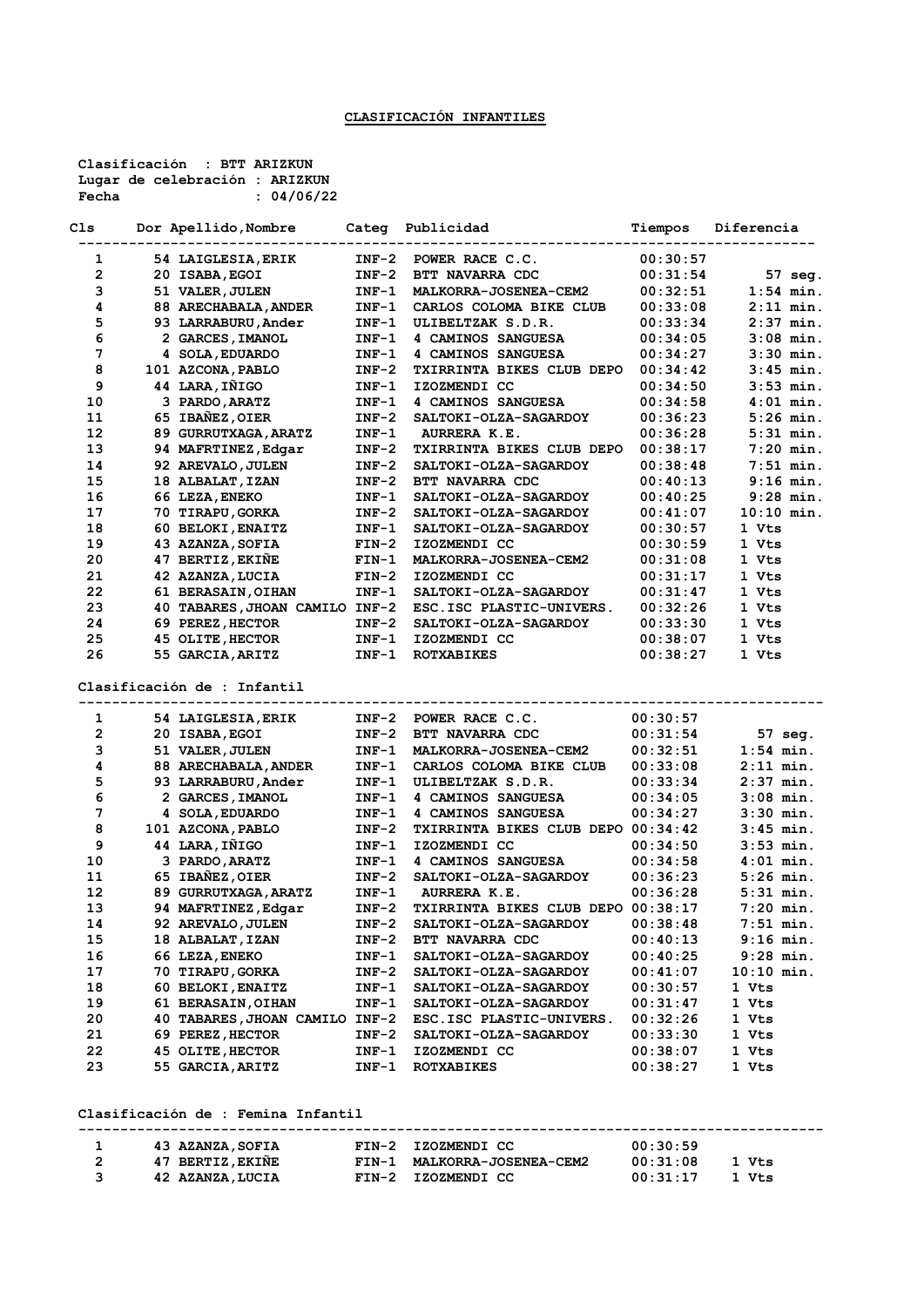## **CLASIFICACIÓN ALEVINES**

| Cls                     | Dor Apellido, Nombre                       |              | Categ Publicidad                                                                          | Tiempos  | Diferencia                                   |
|-------------------------|--------------------------------------------|--------------|-------------------------------------------------------------------------------------------|----------|----------------------------------------------|
| 1                       | 184 ARIZ, IZAN                             | $ALE-2$      | INAME- ERMITAGAÑA                                                                         | 00:16:57 |                                              |
| 2                       | 168 SANZ, ION                              | $ALE-2$      | BTT NAVARRA CDC                                                                           | 00:17:12 | 15 seg.                                      |
| з                       | 222 BELOQUI, AITOR                         | $ALE-2$      | SALTOKI-OLZA-SAGARDOY                                                                     | 00:18:14 | $1:17$ min.                                  |
| 4                       | 214 ZUFIAURRE, EKAITZ                      | $ALE-2$      | QUESOS ALBENIZ                                                                            | 00:18:30 | $1:33$ min.                                  |
| 5                       | 208 VIELA, IGOR                            | $ALE-2$      | MALKORRA-JOSENEA-CEM2                                                                     | 00:18:36 | $1:39$ min.                                  |
| 6                       | 170 APEZTEGUIA, ANDER                      | $ALE-2$      | CICLOS LIZARRA                                                                            | 00:18:38 | $1:41$ min.                                  |
| 7                       | 220 ALDABA, JOANES                         | $ALE-2$      | <b>SALTOKI-OLZA-SAGARDOY</b>                                                              | 00:19:20 | $2:23$ min.                                  |
| 8                       | 198 ZARRANTZ, AURITZ                       | <b>ALE-1</b> | IZOZMENDI CC                                                                              | 00:19:27 | $2:30$ min.                                  |
| 9                       | 253 MARTINEZ, URKO                         | $ALE-2$      | <b>ROTXABIKES</b>                                                                         | 00:19:33 | $2:36$ min.                                  |
| 10                      | 199 AGESTA, AIMAR                          | <b>ALE-1</b> | MALKORRA-JOSENEA-CEM2                                                                     | 00:19:35 | $2:38$ min.                                  |
| 11                      | 229 MARIN, EGOI                            | $ALE-2$      | SALTOKI-OLZA-SAGARDOY                                                                     | 00:19:36 | $2:39$ min.                                  |
| 12                      | 172 LOPEZ, XABIER                          | $ALE-2$      | CICLOS LIZARRA                                                                            | 00:20:31 | $3:34$ min.                                  |
| 13                      | 190 LARA, AINHOA                           | $FAL-2$      | IZOZMENDI CC                                                                              | 00:20:33 | $3:36$ min.                                  |
| 14                      | 200 BARBERENA, BENAT                       | <b>ALE-1</b> | MALKORRA-JOSENEA-CEM2                                                                     | 00:20:39 | $3:42$ min.                                  |
| 15                      | 151 BALDA, OINATZ                          | ALE-1        | 4 CAMINOS SANGUESA                                                                        | 00:20:58 | $4:01$ min.                                  |
| 16                      | 207 VERTIZ, JOANES                         | $ALE-2$      | MALKORRA-JOSENEA-CEM2                                                                     | 00:21:16 | $4:19$ min.                                  |
| 17                      | 152 RUIZ, UNAI                             | $ALE-2$      | 4 CAMINOS SANGUESA                                                                        | 00:21:23 | $4:26$ min.                                  |
| 18                      |                                            | $ALE-2$      | <b>TXIRRINTA BIKES CLUB DEPO</b>                                                          | 00:21:25 | $4:28$ min.                                  |
|                         | 250 AZCONA, LUCAS                          |              | <b>ROTXABIKES</b>                                                                         | 00:21:39 |                                              |
| 19                      | 215 CARDONA, NATHALIE                      | $FAL-2$      |                                                                                           |          | $4:42$ min.                                  |
| 20                      | 206 SALAVERRI, OIHAN                       | $ALE-2$      | MALKORRA-JOSENEA-CEM2                                                                     | 00:21:53 | $4:56$ min.                                  |
| 21                      | 216 COSTA, ANDONI                          | ALE-1        | <b>ROTXABIKES</b>                                                                         | 00:22:00 | $5:03$ min.                                  |
| 22                      | 192 ORTIGOSA, MARIO                        | <b>ALE-1</b> | IZOZMENDI CC                                                                              | 00:22:27 | $5:30$ min.                                  |
| 23                      | 187 GARCIA, NOA                            | $FAL-2$      | IZOZMENDI CC                                                                              | 00:22:32 | $5:35$ min.                                  |
| 24                      | 202 IBAÑEZ, IRATXE                         | $FAL-2$      | MALKORRA-JOSENEA-CEM2                                                                     | 00:22:36 | $5:39$ min.                                  |
| 25                      | 188 GARCIA, DIEGO                          | $ALE-2$      | IZOZMENDI CC                                                                              | 00:22:43 | $5:46$ min.                                  |
| 26                      | 189 IÑIGO, BEÑAT                           | $ALE-2$      | IZOZMENDI CC                                                                              | 00:23:17 | $6:20$ min.                                  |
| 27                      | 177 EZQUERRO, ELENA                        | $FAL-2$      | ESC. ISC PLASTIC-UNIVERS.                                                                 | 00:23:28 | $6:31$ min.                                  |
| 28                      | 153 ZARRANZ, ARATZ                         | <b>ALE-1</b> | 4 CAMINOS SANGUESA                                                                        | 00:23:54 | $6:57$ min.                                  |
| 29                      | 217 GARCIA, PAULO                          | ALE-1        | <b>ROTXABIKES</b>                                                                         | 00:24:23 | $7:26$ min.                                  |
| 30                      | 195 RUIZ, MANUEL                           | <b>ALE-1</b> | IZOZMENDI CC                                                                              | 00:24:26 | $7:29$ min.                                  |
| 31                      | 221 BELOKI, OIAN                           | <b>ALE-1</b> | SALTOKI-OLZA-SAGARDOY                                                                     | 00:24:37 | $7:40$ min.                                  |
| 32                      | 194 RUIZ, XABAT                            | <b>ALE-1</b> | IZOZMENDI CC                                                                              | 00:24:49 | $7:52$ min.                                  |
| 33                      | 201 GARCIA, SARA                           | $FAL-1$      | MALKORRA-JOSENEA-CEM2                                                                     | 00:25:02 | $8:05$ min.                                  |
| 34                      | 232 PALMA, HARKAITZ                        | ALE-1        | SALTOKI-OLZA-SAGARDOY                                                                     | 00:25:04 | $8:07$ min.                                  |
| 35                      | 254 GASTON, IÑIGO                          | $ALE-2$      | 4 CAMINOS SANGUESA                                                                        | 00:27:39 | $10:42$ min.                                 |
| 36                      | 204 MIRANDA, ENEKO                         | ALE-1        | MALKORRA-JOSENEA-CEM2                                                                     | 00:28:03 | $11:06$ min.                                 |
| 37                      | 197 SUBIZAR, OIHAN                         | $ALE-1$      | IZOZMENDI CC                                                                              | 00:28:06 | $11:09$ min.                                 |
| 38                      | 300 ZELAIETA, AIERT                        | <b>ALE-1</b> | MALKORRA-JOSENEA-CEM2                                                                     | 00:28:10 | $11:13$ min.                                 |
| 39                      | 228 LIZARRAGA, EKAITZ                      | $ALE-2$      | <b>SALTOKI-OLZA-SAGARDOY</b>                                                              | 00:28:28 | $11:31$ min.                                 |
| 40                      | 223 BERROKAL, ARIANE                       | $FAL-2$      | SALTOKI-OLZA-SAGARDOY                                                                     | 00:28:51 | $11:54$ min.                                 |
| 41                      | 193 PEREZ, JAVIER                          | $ALE-2$      | IZOZMENDI CC                                                                              | 00:29:06 | $12:09$ min.                                 |
| 42                      | 225 GARBISU, ORTZI                         |              | ALE-1 SALTOKI-OLZA-SAGARDOY                                                               | 00:29:11 | $12:14$ min.                                 |
| 43                      | 231 OSACAR, IZAR                           |              | ALE-2 SALTOKI-OLZA-SAGARDOY                                                               |          | $00:29:12$ 12:15 min.                        |
| 44                      |                                            |              |                                                                                           |          |                                              |
|                         | 185 BAIGORRI, IONE FAL-2 IZOZMENDI CC      |              |                                                                                           |          | $00:29:18$ $12:21$ min.                      |
|                         | Clasificación de : Femina Alevin           |              |                                                                                           |          |                                              |
| $\mathbf{1}$            | 190 LARA, AINHOA                           |              | FAL-2 IZOZMENDI CC                                                                        | 00:20:33 | min.                                         |
| $\mathbf{2}$            | 215 CARDONA, NATHALIE FAL-2 ROTXABIKES     |              |                                                                                           |          | $00:21:39$ $1:06$ min.                       |
| 3                       | 187 GARCIA, NOA                            |              |                                                                                           |          | $00:22:32$ $1:59$ min.                       |
| $\overline{\mathbf{4}}$ | 202 IBAÑEZ, IRATXE                         |              |                                                                                           |          |                                              |
|                         |                                            |              | FAL-2 IZOZMENDI CC<br>FAL-2 MALKORRA-JOSENEA-CEM2<br>FAL-2 ESC.ISC PLASTIC-UNIVERS.       |          | $00:22:36$ 2:03 min.<br>$00:23:28$ 2:55 min. |
| 5                       | 177 EZQUERRO, ELENA                        |              |                                                                                           |          |                                              |
| 6                       | 201 GARCIA, SARA                           |              | FAL-1 MALKORRA-JOSENEA-CEM2                                                               |          | $00:25:02$ 4:29 min.                         |
| 7                       |                                            |              | 223 BERROKAL, ARIANE FAL-2 SALTOKI-OLZA-SAGARDOY<br>185 BAIGORRI, IONE FAL-2 IZOZMENDI CC |          | $00:28:51$ $8:18 \text{ min.}$               |
| 8                       |                                            |              |                                                                                           |          | $00:29:18$ $8:45$ min.                       |
|                         | Clasificación de : Alevin                  |              |                                                                                           |          |                                              |
|                         |                                            |              |                                                                                           |          |                                              |
| $\mathbf{1}$            | 184 ARIZ,IZAN                              |              | ALE-2 INAME- ERMITAGAÑA                                                                   | 00:16:57 |                                              |
| $\mathbf{2}$            | <b>168 SANZ,ION</b>                        |              | 168 SANZ, ION ALE-2 BTT NAVARRA CDC<br>222 BELOQUI, AITOR ALE-2 SALTOKI-OLZA-SAGARDOY     | 00:17:12 | $15$ seg.                                    |
| 3                       |                                            |              |                                                                                           |          | $00:18:14$ 1:17 min.                         |
| 4                       | 214 ZUFIAURRE, EKAITZ ALE-2 QUESOS ALBENIZ |              |                                                                                           | 00:18:30 | $1:33$ min.                                  |